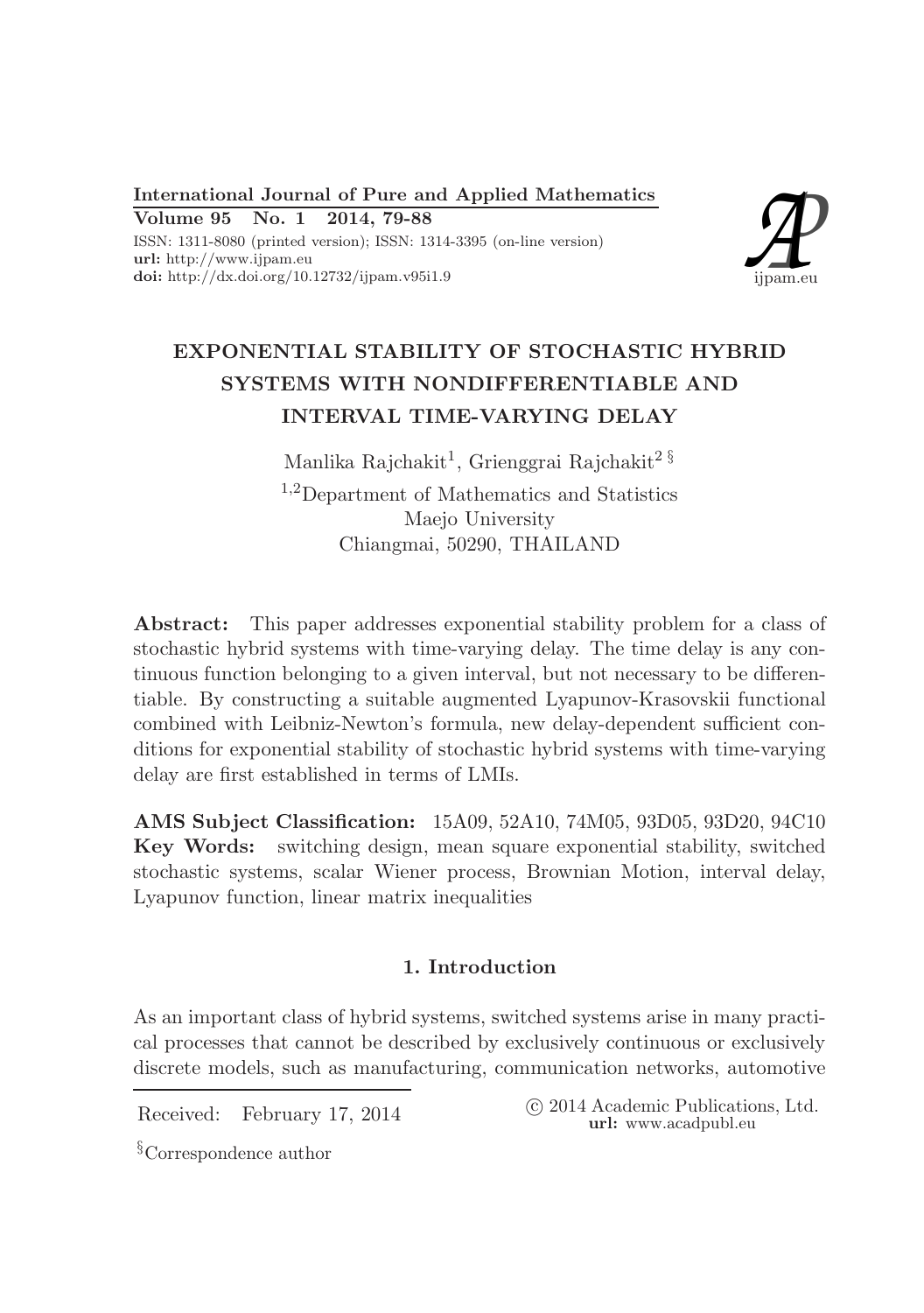engineering control and chemical processes (see, e.g., [1–9] and the references therein). The analysis of stochastic systems with respect to mean square stability of their equilibria has attracted many researchers. Such systems occur in a large number of applications as in Physics, Optics or Mechanical Engineering. Often, these systems can generally be written as systems of stochastic differential equations(SDEs). There stability examinations play an essential role in judgement on qualitative behaviour of natural processes. The concept of mean square stability is one of the most attractive and feasible ones within the large branch of stability analysis. To the best of our knowledge, exponential stability of switched stochastic systems with interval time-varying delay, non-differentiable time-varying delays have not been fully studied yet (see, e.g., [10–18] and the references therein). Which are important in both theories and applications. This motivates our research.

This paper gives the improved results for the mean square exponential stability of stochastic hybrid systems with interval time-varying delay. The time delay is assumed to be a time-varying continuous function belonging to a given interval, but not necessary to be differentiable. Specifically, our goal is to develop exponential stability of stochastic hybrid systems with interval timevarying delay. By constructing augmented Lyapunov functional combined with LMI technique, we propose new criteria for the exponential stability of stochastic hybrid systems with interval time-varying delay. The delay-dependent exponential stability conditions are formulated in terms of LMIs.

The paper is organized as follows: Section 2 presents definitions and some well-known technical propositions needed for the proof of the main results. Delay-dependent exponential stability conditions of stochastic hybrid systems with interval time-varying delay is presented in Section 3. The conclusions are drawn in Section 4.

## 2. Preliminaries

The following notations will be used in this paper.  $R^+$  denotes the set of all real non-negative numbers;  $R<sup>n</sup>$  denotes the n-dimensional space with the scalar product  $\langle ... \rangle$  and the vector norm  $\| \cdot \|$ ;  $M^{n \times r}$  denotes the space of all matrices of  $(n \times r)$ −dimensions;  $A<sup>T</sup>$  denotes the transpose of matrix A; A is symmetric if  $A = A^T$ ; I denotes the identity matrix;  $\lambda(A)$  denotes the set of all eigenvalues of A;  $\lambda_{\min/\max}(A) = \min/\max\{\text{Re}\lambda; \lambda \in \lambda(A)\}; x_t := \{x(t+s):$  $s \in [-h,0], ||x_t|| = \sup_{s \in [-h,0]} ||x(t+s)||; C([0,t], R^n)$  denotes the set of all  $R<sup>n</sup>$ -valued continuous functions on [0, t]; Matrix A is called semi-positive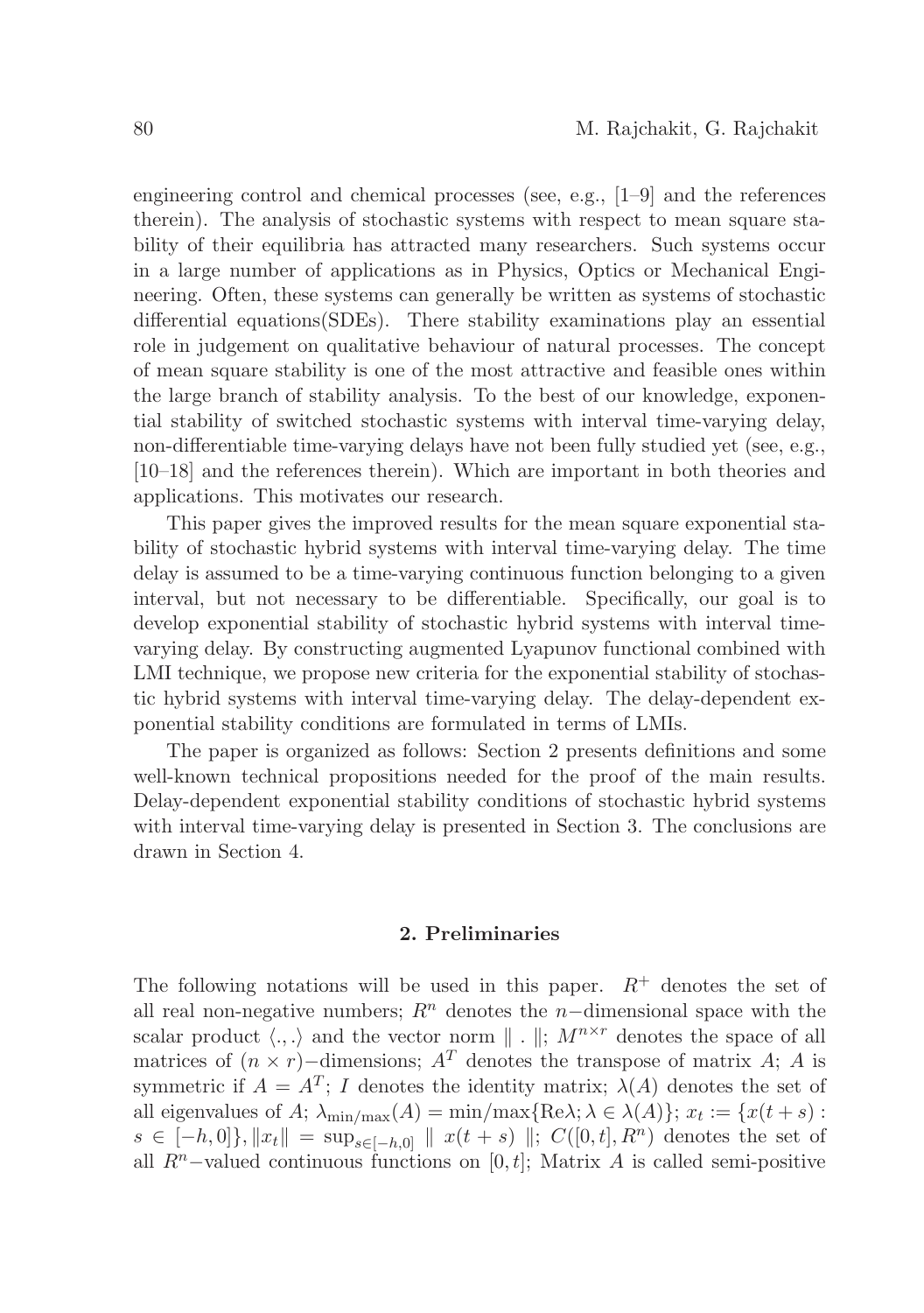definite  $(A \geq 0)$  if  $\langle Ax, x \rangle \geq 0$ , for all  $x \in \mathbb{R}^n$ ; A is positive definite  $(A > 0)$  if  $\langle Ax, x \rangle > 0$  for all  $x \neq 0$ ;  $A > B$  means  $A - B > 0$ . \* denotes the symmetric term in a matrix.

Consider a switched stochastic system with interval time-varying delay of the form

$$
\begin{aligned} \dot{x}(t) &= A_{\gamma(x(t))}x(t) + D_{\gamma(x(t))}x(t - h(t)) + \sigma(x(t), x(k - h(t)), t)\omega(t), \\ t &\in R^+, x(t) = \phi(t), t \in [-h_2, 0], \end{aligned} \tag{1}
$$

where  $x(t) \in R^n$  is the state;  $\gamma(.) : R^n \to \mathcal{N} := \{1, 2, ..., N\}$  is the switching rule, which is a function depending on the state at each time and will be designed. A switching function is a rule which determines a switching sequence for a given switching system. Moreover,  $\gamma(x(t)) = i$  implies that the system realization is chosen as the  $i^{th}$  system,  $i = 1, 2, ..., N$ . It is seen that the system (1) can be viewed as an autonomous switched system in which the effective subsystem changes when the state  $x(t)$  hits predefined boundaries.  $A_i, D_i \in$  $M^{n \times n}, i = 1, 2, ..., N$  are given constant matrices, and  $\phi(t) \in C([-h_2, 0], R^n)$  is the initial function with the norm  $\|\phi\|=\sup_{s\in[-h_2,0]}\|\phi(s)\|$ .

 $\omega(k)$  is a scalar Wiener process (Brownian Motion) on  $(\Omega, \mathcal{F}, \mathcal{P})$  with

$$
E\{\omega(t)\} = 0, \quad E\{\omega^2(t)\} = 1, \quad E\{\omega(i)\omega(j)\} = 0(i \neq j), \tag{2}
$$

and  $\sigma_i: R^n \times R^n \times R \to R^n, i = 1, 2, ..., N$  is the continuous function, and is assumed to satisfy that

$$
\sigma^T(x(t), x(t - h(t)), t)\sigma(x(t), x(t - h(t)), t) \le \rho_1 x^T(t)x(t) + \rho_2 x^T(t - h(t))x(t - h(t)), x(t), x(t - h(t)) \in R^n,
$$
\n(3)

where  $\rho_1 > 0$  and  $\rho_2 > 0$ , are known constant scalars. For simplicity, we denote  $\sigma(x(t), x(t-h(t)), t)$  by  $\sigma$ , respectively.

The time-varying delay function  $h(t)$  satisfies

$$
0 \le h_1 \le h(t) \le h_2, \quad t \in R^+.
$$

The mean square stability problem for switched stochastic system (1) is to construct a switching rule that makes the system mean square exponentially stable.

**Definition 1.** Given  $\alpha > 0$ . The switched stochastic system (1) is  $\alpha$ exponentially stable in the mean square if there exists a switching rule  $\gamma(.)$ such that every solution  $x(t, \phi)$  of the system satisfies the following condition

$$
\exists N > 0: \quad E\left\{ \parallel x(t,\phi) \parallel \right\} \le E\left\{ N e^{-\alpha t} \parallel \phi \parallel \right\}, \quad \forall t \in R^+.
$$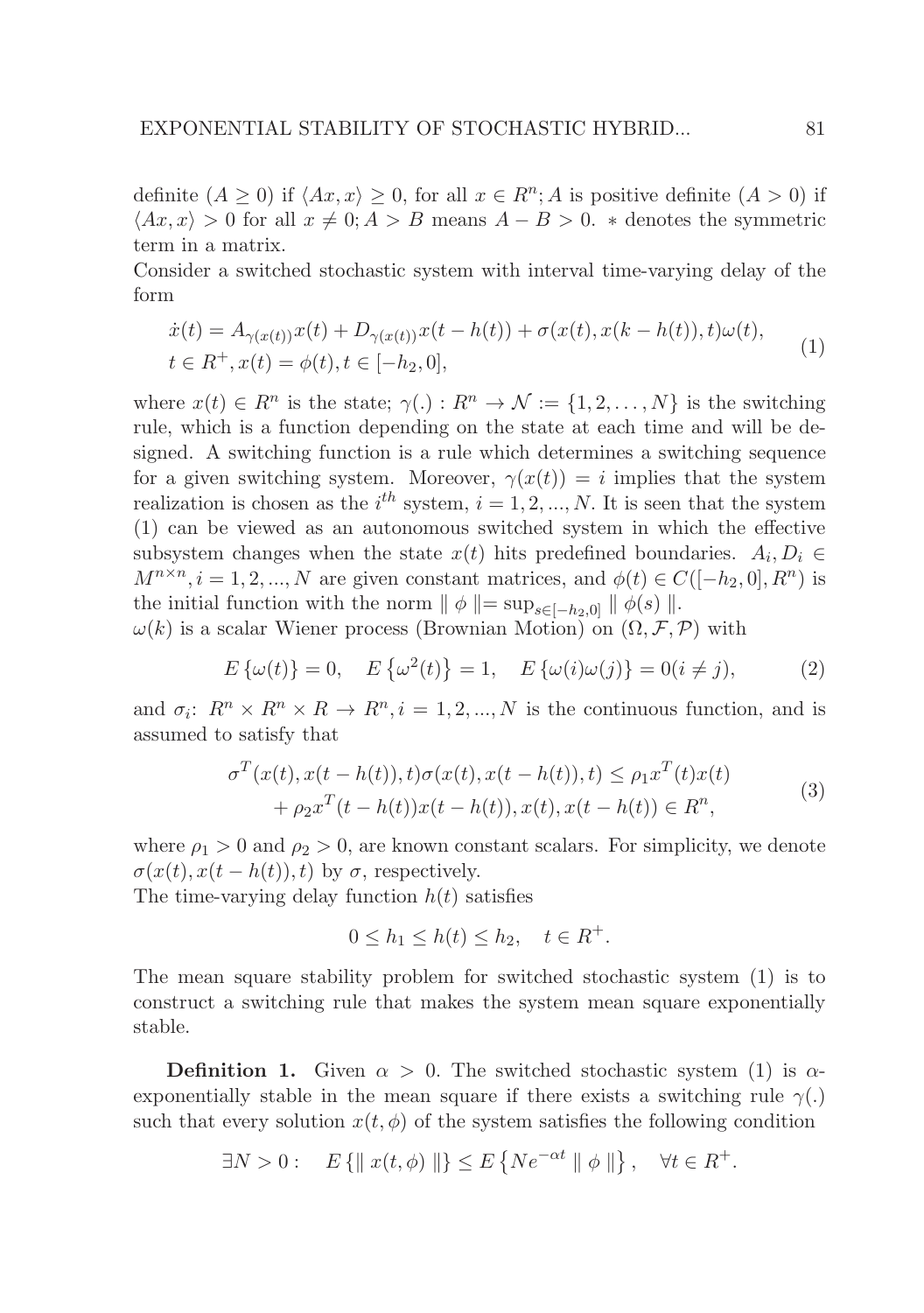We end this section with the following technical well-known propositions, which will be used in the proof of the main results.

**Definition 2.** The system of matrices  $\{J_i\}$ ,  $i = 1, 2, ..., N$ , is said to be strictly complete if for every  $x \in R^n \setminus \{0\}$  there is  $i \in \{1, 2, ..., N\}$  such that  $x^T J_i x < 0.$ 

It is easy to see that the system  $\{J_i\}$  is strictly complete if and only if

$$
\bigcup_{i=1}^{N} \alpha_i = R^n \backslash \{0\},\
$$

where

$$
\alpha_i = \{ x \in R^n : \quad x^T J_i x < 0 \}, i = 1, 2, \dots, N.
$$

We end this section with the following technical well-known propositions, which will be used in the proof of the main results.

**Proposition 1.** (see [19]) The system  $\{J_i\}$ ,  $i = 1, 2, ..., N$ , is strictly *complete if there exist*  $\delta_i \geq 0, i = 1, 2, ..., N, \sum_{i=1}^{N} \delta_i > 0$  *such that* 

$$
\sum_{i=1}^{N} \delta_i J_i < 0.
$$

*If*  $N = 2$  *then the above condition is also necessary for the strict completeness.* 

Proposition 2. (Cauchy Inequality) *For any symmetric positive definite marix*  $N \in M^{n \times n}$  *and*  $a, b \in R^n$  *we have* 

$$
\pm a^T b \le a^T N a + b^T N^{-1} b.
$$

Proposition 3. (see [19]) *For any symmetric positive definite matrix*  $M \in M^{n \times n}$ , scalar  $\mu > 0$  and vector function  $\omega : [0, \mu] \to R^n$  such that *the integrations concerned are well defined, the following inequality holds*

$$
\left(\int_0^{\mu} \omega(s) \, ds\right)^T M \left(\int_0^{\mu} \omega(s) \, ds\right) \leq \mu \left(\int_0^{\mu} \omega^T(s) M \omega(s) \, ds\right).
$$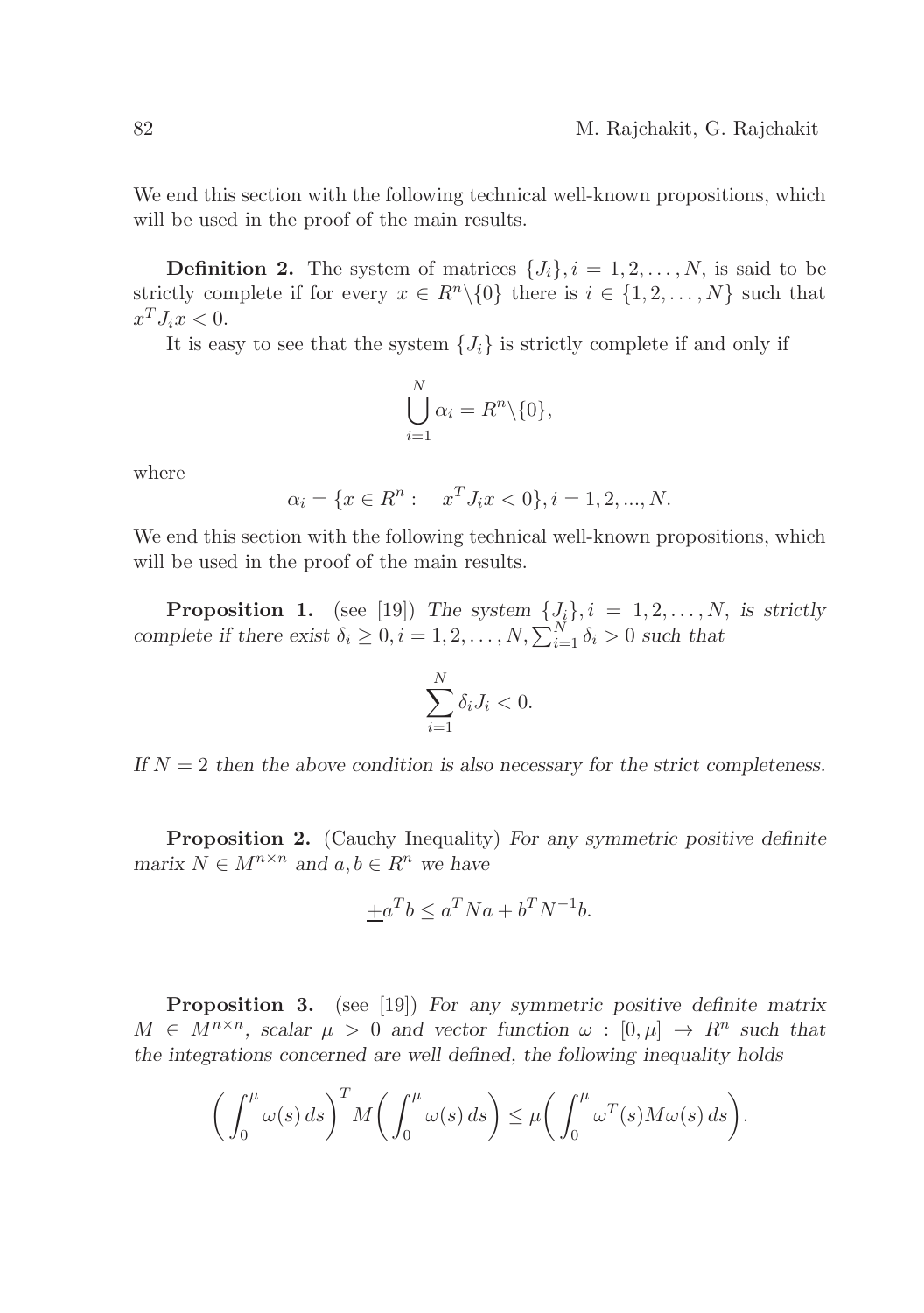Proposition 4. (see [19]) *Let* E, H *and* F *be any constant matrices of* appropriate dimensions and  $F^T F \leq I$ . For any  $\epsilon > 0$ , we have

$$
EFH + H^T F^T E^T \le \epsilon E E^T + \epsilon^{-1} H^T H.
$$

Proposition 5. (Schur Complement Lemma, see [19]) *Given constant matrices*  $X, Y, Z$  with appropriate dimensions satisfying  $X = X^T, Y = Y^T > 0$ . *Then*  $X + Z^T Y^{-1} Z < 0$  *if and only if* 

$$
\begin{pmatrix} X & Z^T \\ Z & -Y \end{pmatrix} < 0 \quad \text{or} \quad \begin{pmatrix} -Y & Z \\ Z^T & X \end{pmatrix} < 0.
$$

#### 3. Main Results

Let us set

$$
\mathcal{M}_{i} = \begin{bmatrix}\nM_{11} & 0 & 0 & M_{14} & M_{15} \\
* & M_{22} & 0 & M_{24} & 0 \\
* & * & M_{33} & M_{34} & 0 \\
* & * & * & M_{44} & M_{45} \\
* & * & * & M_{55}\n\end{bmatrix},
$$
\n
$$
M_{11} = A_{i}^{T}P + PA_{i} + 2\alpha P + 2\rho_{1}I, M_{14} = PD_{i} - S_{1}D_{i}, M_{15} = S_{1} - S_{2}A_{i},
$$
\n
$$
M_{22} = -e^{-2\alpha h_{2}}U, M_{24} = e^{-2\alpha h_{2}}U, M_{33} = -e^{-2\alpha h_{2}}U, M_{34} = e^{-2\alpha h_{2}}U,
$$
\n
$$
M_{44} = -2e^{-2\alpha h_{2}}U + 2\rho_{2}I, M_{45} = -S_{2}D_{i}, M_{55} = S_{2} + S_{2}^{T} + (h_{2} - h_{1})^{2}U,
$$
\n
$$
J_{i} = Q - S_{1}A_{i} - A_{i}^{T}S_{1}^{T}, \alpha_{i} = \{x \in R^{n} : x^{T}J_{i}x < 0\}, i = 1, 2, ..., N,
$$
\n
$$
\bar{\alpha}_{1} = \alpha_{1}, \bar{\alpha}_{i} = \alpha_{i} \setminus \bigcup_{j=1}^{i-1} \bar{\alpha}_{j}, i = 2, 3, ..., N, \lambda_{1} = \lambda_{\min}(P), \lambda_{2} = (h_{2} - h_{1})^{2} \lambda_{\max}(U).
$$
\n(4)

The main result of this paper is summarized in the following theorem.

**Theorem 1.** *Given*  $\alpha > 0$ . *The zero solution of the switched stochastic system (1) is*  $\alpha$ −*exponentially stable in the mean square if there exist symmetric* positive definite matrices U, and matrices  $S_i$ ,  $i = 1, 2$ , such that satisfying the *following conditions:*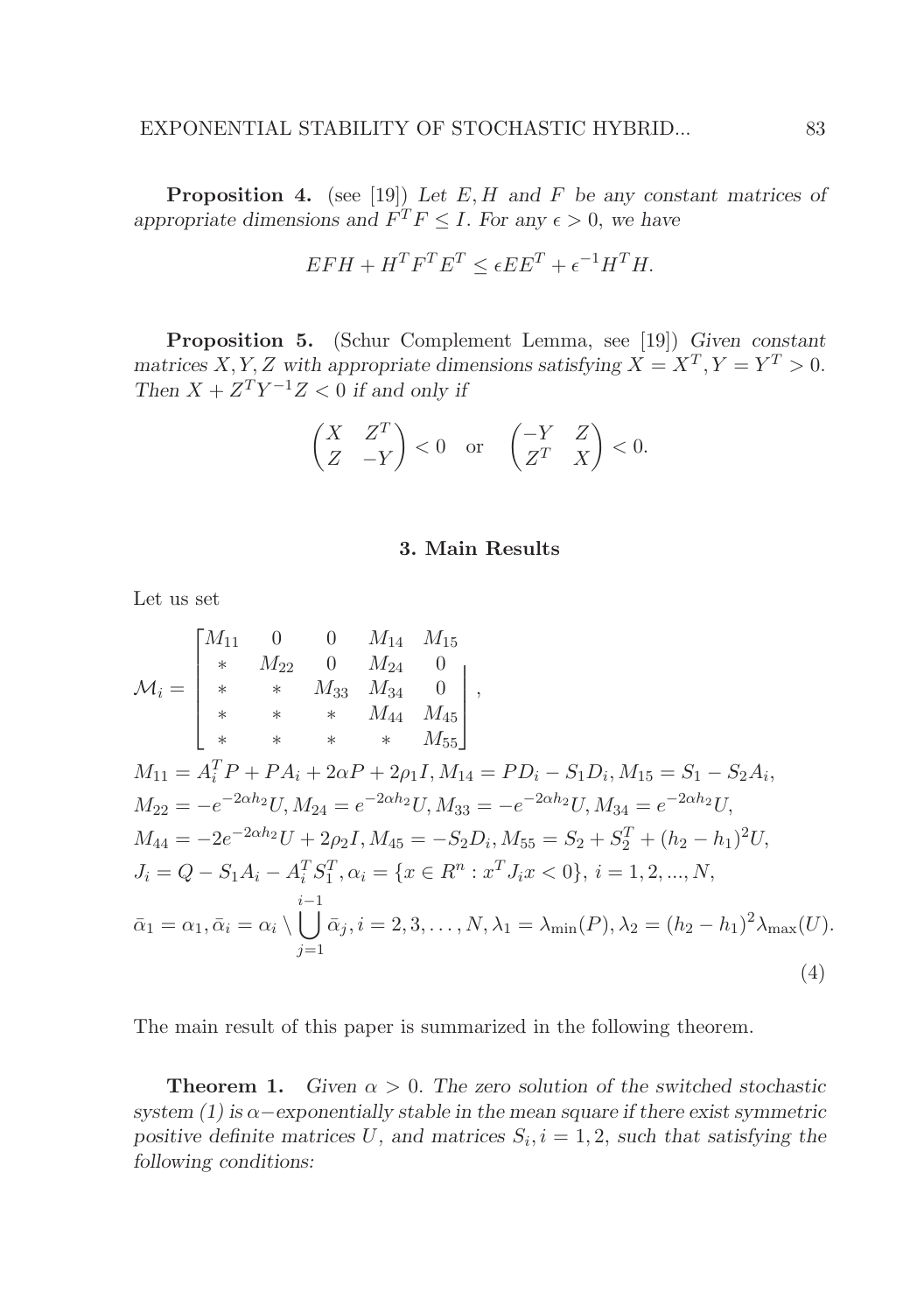$$
(i) \ \exists \delta_i \ge 0, i = 1, 2, \dots, N, \quad \sum_{i=1}^N \delta_i > 0 : \sum_{i=1}^N \delta_i J_i < 0.
$$

*(ii)*  $M_i < 0, \quad i = 1, 2, ..., N.$ 

*The switching rule is chosen as*  $\gamma(x(t)) = i$ , *whenever*  $x(t) \in \bar{\alpha}_i$ . *Moreover*, *the solution*  $x(t, \phi)$  *of the switched stochastic system satisfies* 

$$
E\{\parallel x(t,\phi)\parallel\}\leq E\left\{\sqrt{\frac{\lambda_2}{\lambda_1}}e^{-\alpha t}\parallel\phi\parallel\right\},\quad\forall t\in R^+.
$$

*Proof.* We consider the following Lyapunov-Krasovskii functional for the system (1)

$$
E\left\{V(t,x_t)\right\} = E\left\{\sum_{i=1}^2 V_i\right\},\
$$

where

$$
V_1 = x^T(t)Px(t),
$$
  
\n
$$
V_2 = (h_2 - h_1) \int_{t-h_2}^{t-h_1} \int_{t+s}^t e^{2\alpha(\tau - t)} \dot{x}^T(\tau) U \dot{x}(\tau) d\tau ds.
$$

It easy to check that

$$
E\left\{\lambda_1 \parallel x(t) \parallel^2\right\} \le E\left\{V(t, x_t)\right\} \le E\left\{\lambda_2 \parallel x_t \parallel^2\right\}, \quad \forall t \ge 0,
$$
 (5)

Taking the derivative of  $V_1$  along the solution of system (1) and taking the mathematical expectation, we obtained

$$
E\left\{\dot{V}_1\right\} = E\left\{2x^T(t)P\dot{x}(t)\right\}
$$
  
=  $E\left\{x^T(t)[A_i^TP + A_iP]x(t) + 2x^T(t)PD_ix(t - h(t)) + 2x^T(t)P\sigma\omega(t)\right\},$   

$$
E\left\{\dot{V}_2\right\} \le E\left\{(h_2 - h_1)^2\dot{x}^T(t)U\dot{x}(t) - (h_2 - h_1)e^{-2\alpha h_2}\int_{t - h_2}^{t - h_1} \dot{x}^T(s)U\dot{x}(s) ds - 2\alpha V_2\right\}.
$$

Using Proposition 2 gives

$$
E\left\{ [h_2 - h(t)] \int_{t-h_2}^{t-h(t)} \dot{x}^T(s) U \dot{x}(s) ds \right\}
$$
  
\n
$$
\geq E\left\{ \left[ \int_{t-h_2}^{t-h(t)} \dot{x}(s) ds \right]^T U \left[ \int_{t-h_2}^{t-h(t)} \dot{x}(s) ds \right] \right\}
$$
  
\n
$$
\geq E\left\{ [x(t-h(t)) - x(t-h_2)]^T U [x(t-h(t)) - x(t-h_2)] \right\}.
$$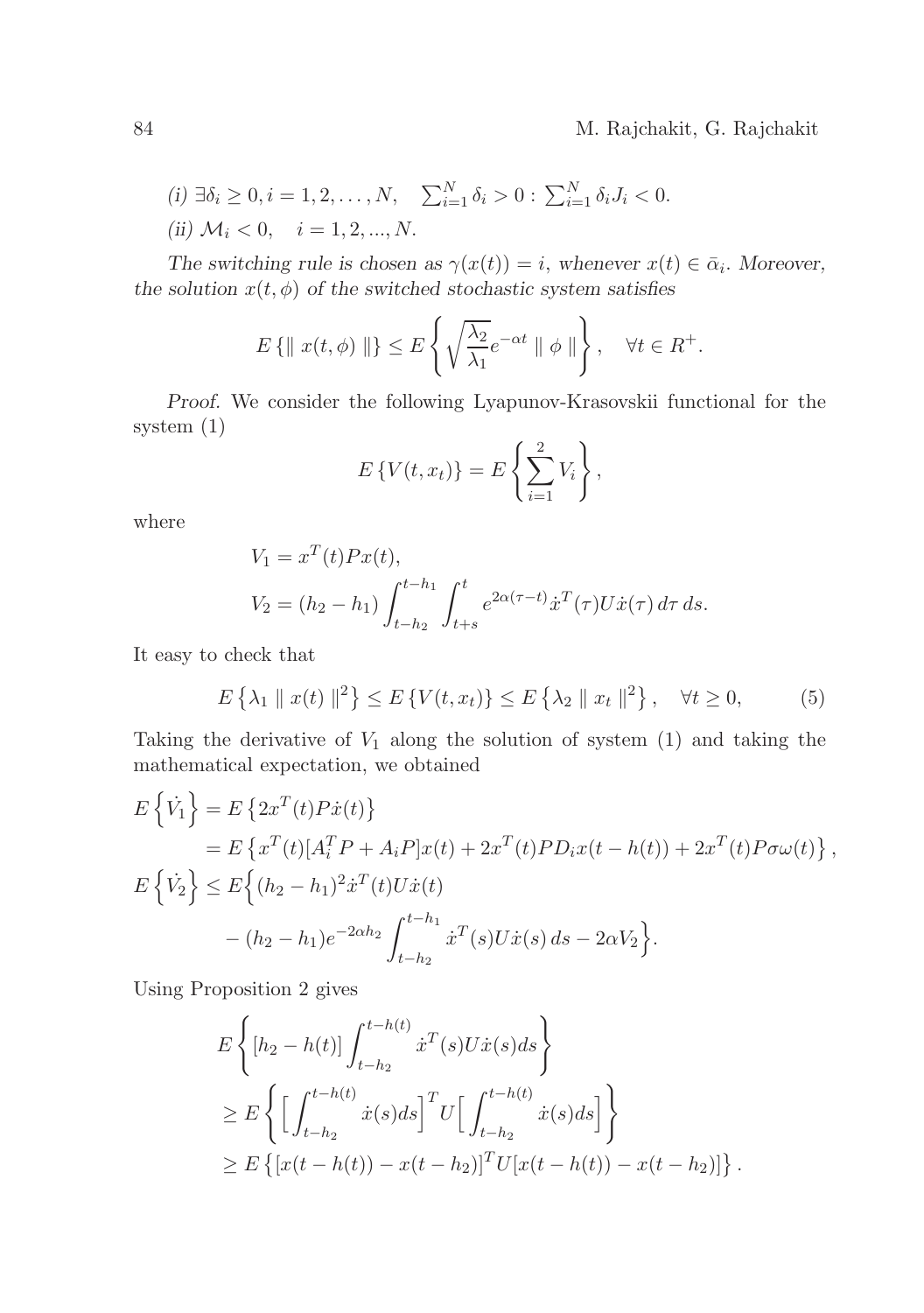Similarly, we have

$$
E\left\{-(h_2 - h_1) \int_{t-h(t)}^{t-h_1} \dot{x}^T(s)U\dot{x}(s) ds\right\}
$$
  
\n
$$
\leq E\left\{-[x(t-h_1) - x(t-h(t))]^T U[x(t-h_1) - x(t-h(t))] \right\}
$$

Therefore, we have

$$
E\{\dot{V}(.) + 2\alpha V(.)\}
$$
  
\n
$$
\leq E\{x^{T}(t)[A_{i}^{T}P + PA_{i} + 2\alpha P\} + E\{x^{T}(t)[S_{1}A_{i} + A_{i}^{T}S_{1}^{T} + 2\rho_{1}I]x(t)\}
$$
  
\n
$$
+ E\{2x^{T}(t)[PD_{i} - S_{1}D_{i}x(t-h(t))\} + E\{2x^{T}(t)[S_{1} - S_{2}A_{i}]\dot{x}(t)\}
$$
  
\n
$$
+ E\{x^{T}(t-h_{1})[-e^{-2\alpha h_{2}}U]x(t-h_{1})\} + E\{2x^{T}(t-h_{1})[e^{-2\alpha h_{2}}U]x(t-h(t))\}
$$
  
\n
$$
+ E\{x^{T}(t-h_{2})[-e^{-2\alpha h_{2}}U]x(t-h_{2})\} + E\{x^{T}(t-h_{2})[e^{-2\alpha h_{2}}U]x(t-h(t))\}
$$
  
\n
$$
+ E\{x^{T}(t-h(t))[-2e^{-2\alpha h_{2}}U + 2\rho_{2}I]x(t-h(t))\}
$$
  
\n
$$
+ E\{2x^{T}(t-h(t))[-S_{2}D_{i}]\dot{x}(t)\}
$$
  
\n
$$
+ E\{\dot{x}^{T}(t)[S_{2} + S_{2}^{T} + (h_{2} - h_{1})^{2}U]\dot{x}(t)\}
$$
  
\n
$$
= E\{x^{T}(t)J_{i}x(t) + \zeta^{T}(t)M_{i}\zeta(t)\}, \qquad (6)
$$

where

$$
\zeta(t) = [x(t), x(t - h_1), x(t - h_2), x(t - h(t)), \dot{x}(t)].
$$

Therefore, we finally obtain from (6) and the condition (ii) that

$$
E\left\{\dot{V}(.)+2\alpha V(.)\right\} < E\left\{x^{T}(t)J_{i}x(t)\right\}, \quad \forall i = 1, 2, ..., N, \quad t \in R^{+}.
$$

We now apply the condition (i) and Proposition 1, the system  $J_i$  is strictly complete, and the sets  $\alpha_i$  and  $\bar{\alpha}_i$  by (4) are well defined such that

$$
\bigcup_{i=1}^{N} \alpha_i = R^n \setminus \{0\},
$$
  

$$
\bigcup_{i=1}^{N} \bar{\alpha}_i = R^n \setminus \{0\}, \quad \bar{\alpha}_i \cap \bar{\alpha}_j = \emptyset, i \neq j.
$$

.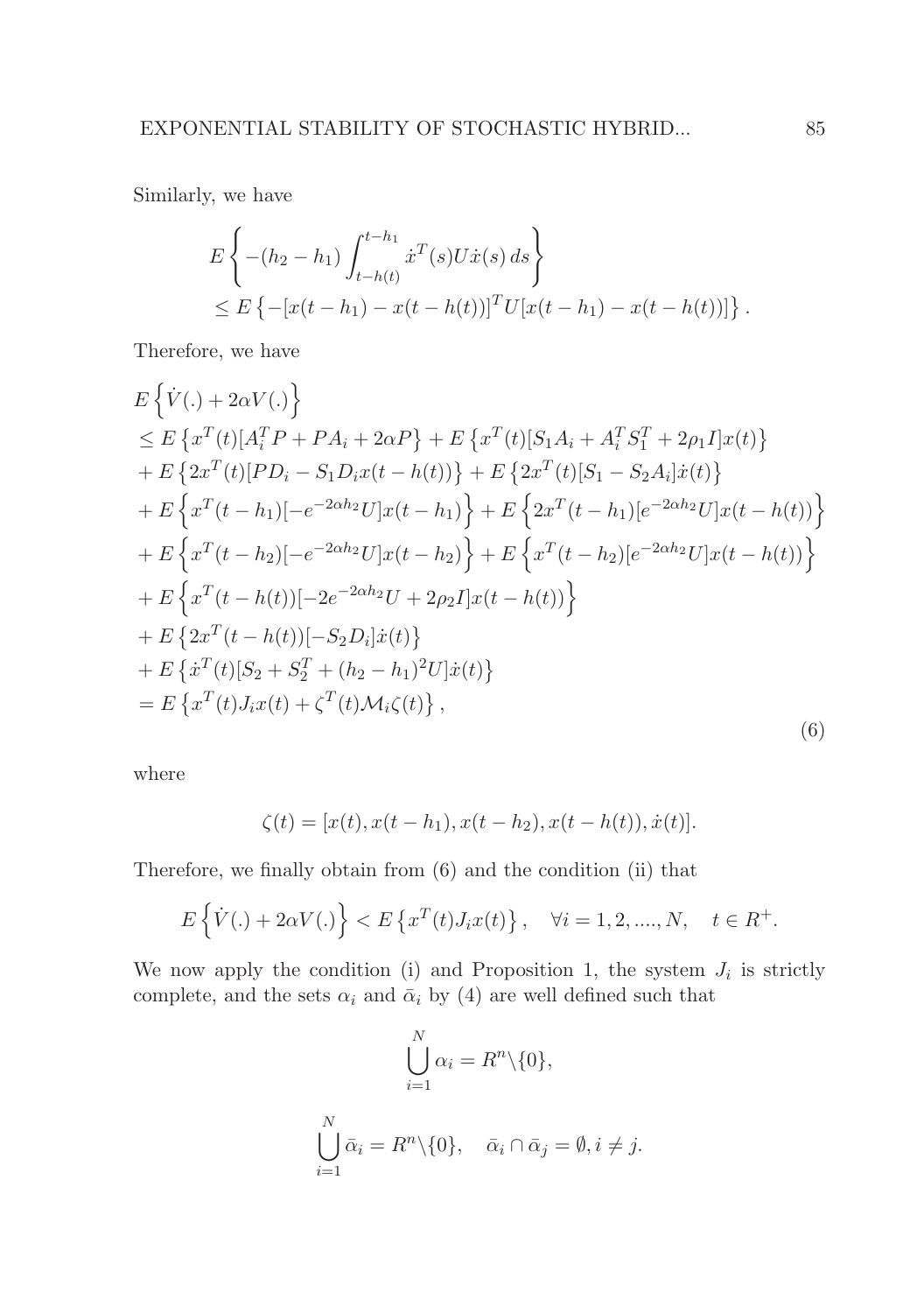Therefore, for any  $x(t) \in R^n$ ,  $t \in R^+$ , there exists  $i \in \{1, 2, ..., N\}$  such that  $x(t) \in \bar{\alpha}_i$ . By choosing switching rule as  $\gamma(x(t)) = i$  whenever  $\gamma(x(t)) \in \bar{\alpha}_i$ , from (6) we have

$$
E\left\{\dot{V}(.)+2\alpha V(.)\right\} \le E\left\{x^T(t)J_ix(t)\right\} < 0, \quad t \in R^+,
$$

and hence

$$
E\left\{\dot{V}(t,x_t)\right\} \le E\left\{-2\alpha V(t,x_t)\right\}, \quad \forall t \in R^+.
$$
 (7)

Integrating both sides of  $(7)$  from 0 to t, we obtain

$$
E\left\{V(t, x_t)\right\} \le E\left\{V(\phi)e^{-2\alpha t}\right\}, \quad \forall t \in R^+.
$$

Furthermore, taking condition (5) into account, we have

$$
E\left\{\lambda_1 \parallel x(t,\phi) \parallel^2\right\} \le E\left\{V(x_t)\right\} \le E\left\{V(\phi)e^{-2\alpha t}\right\} \le E\left\{\lambda_2 e^{-2\alpha t} \parallel \phi \parallel^2\right\},\
$$

then

$$
E\{\parallel x(t,\phi)\parallel\}\leq E\left\{\sqrt{\frac{\lambda_2}{\lambda_1}}e^{-\alpha t}\parallel\phi\parallel\right\},\quad t\in R^+,
$$

By Definition 1, the system (1) is exponentially stable in the mean square. The proof is complete. □

#### 4. Conclusion

In this paper, we have proposed new delay-dependent conditions for exponential stability of stochastic hybrid systems with time-varying delay. Based on the improved Lyapunov-Krasovskii functional and linear matrix inequality technique, a switching rule for exponential stability of stochastic hybrid systems with timevarying delay have been established in terms of LMIs.

#### Acknowledgements

This work was supported by the Thailand Research Fund Grant, the Commission for Higher Education and Faculty of Science, Maejo University, Thailand.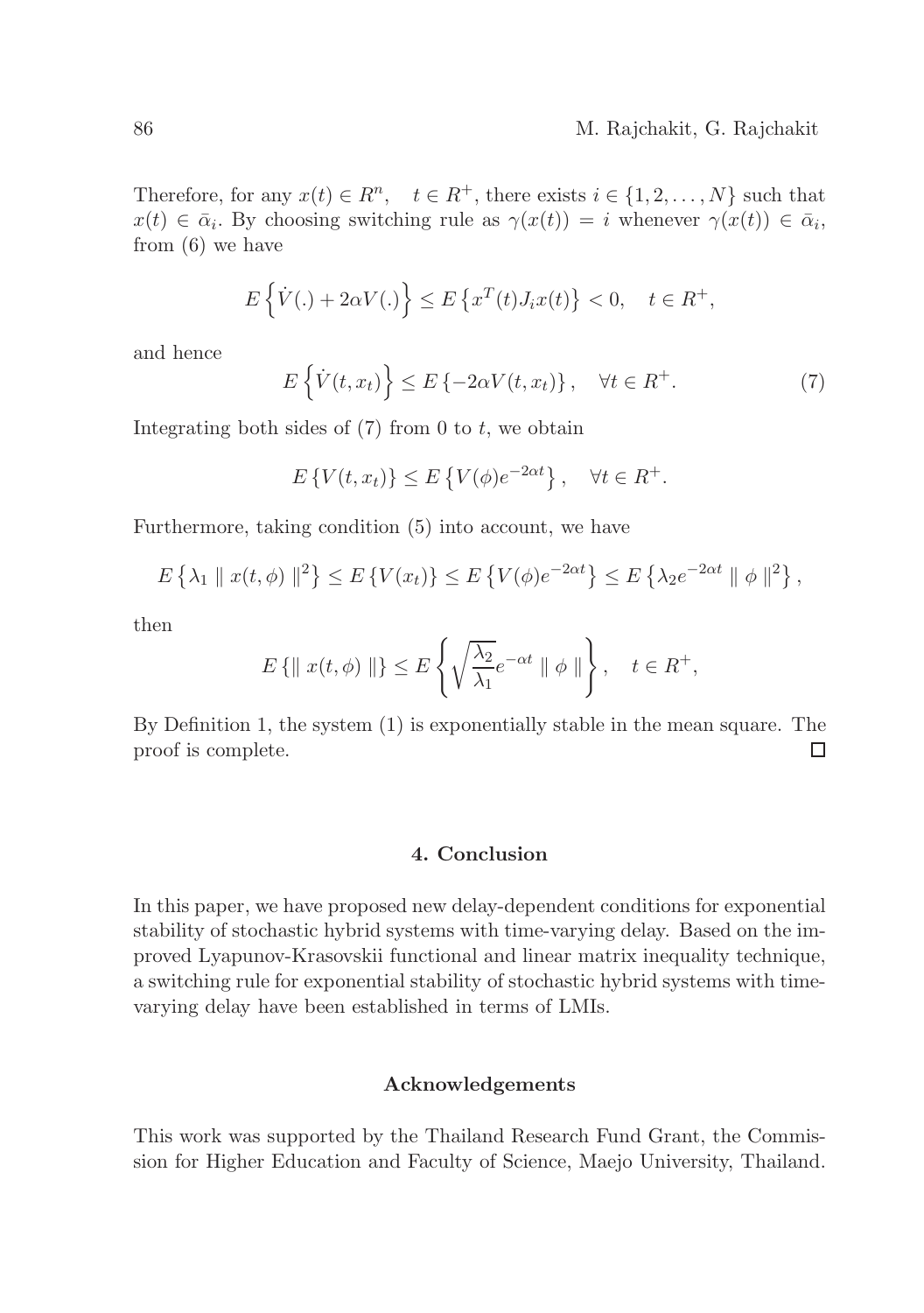## References

- [1] Y.J. Sun, Global stabilizability of uncertain systems with time-varying delays via dynamic observer-based output feedback, Linear Algebra and its Applications, 353(2002), 91-105.
- [2] Kreangkri Ratchagit , STABILITY CRITERIA OF LPD SYSTEM WITH TIME-VARYING DELAY, International Journal of Pure and Applied Mathematics, Vol. 78 No. 6, 2012, 857–866.
- [3] G. Rajchakit, Stabilization of switched discrete-time systems with convex polytopic uncertainties, Journal of Computational Analysis & Applications 16(2014), 20–29.
- [4] VN. Phat, Y. Kongtham, and K. Ratchagit, LMI approach to exponential stability of linear systems with interval time-varying delays, Linear Algebra Appl., Vol. 436, pp. 243-251, 2012. doi: 10.1016/j.laa.2011.07.016
- [5] K. Ratchagit, V.N. Phat, Stability and stabilization of switched linear discrete-time systems with interval time-varying delay, Nonlinear Anal. Hybrid Syst. 5 (2011) 605–612. DOI: 10.1016/j.nahs.2011.05.006
- [6] K. Ratchagit and V.N. Phat, Stability criterion for discrete-time systems, J. Ineq. Appl., 2010(2010), 1–6. doi:10.1155/2010/201459
- [7] Zidong Wang, Yao Wang, and Yurong Liu, Global Synchronization for Discrete-Time Stochastic Complex Networks With Randomly Occurred Nonlinearities and Mixed Time Delays, IEEE Transactions on Neural Networks, 21(2010), 11-25.
- [8] M. De la Sen and A. Ibeas, Stability Results of a Class of Hybrid Systems under Switched Continuous-Time and Discrete-Time Control, Discrete Dynamics in Nature and Society, 2009(2009).
- [9] K. Ratchagit, Asymptotic stability of nonlinear delay-difference system via matrix inequalities and application, International Journal of Computational Methods, pp. 389-397, 2009. DOI: 10.1142/S0219876209001899
- [10] K. Ratchagit and V. N. Phat, Robust Stability and Stabilization of Linear Polytopic Delay-Difference Equations with Interval Time-Varying Delays, Neural, Parallel, and Scientific Computations, 19(2011), 361-372.